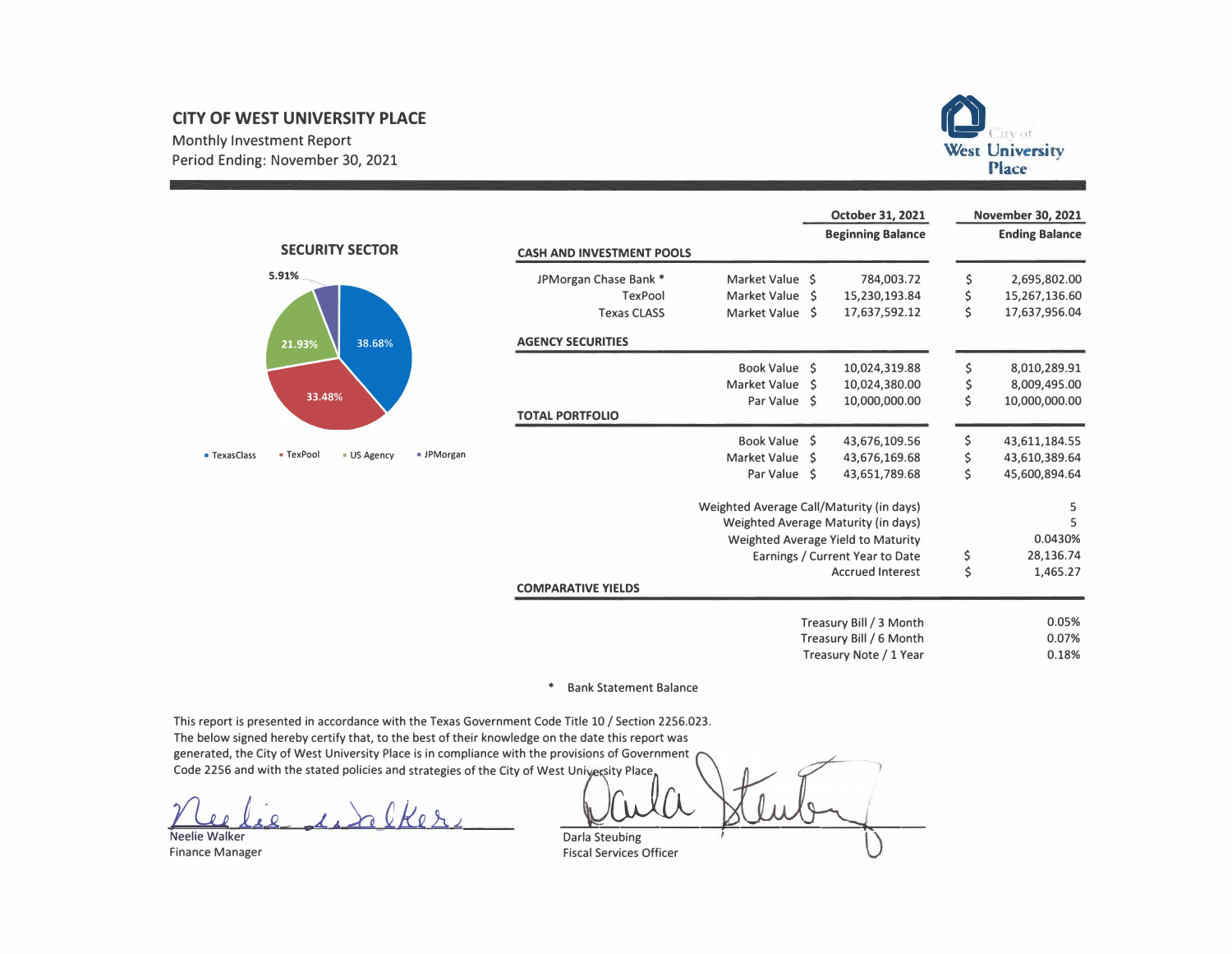### **City of West University Place MONTHLY Investment Report - Summary Page Begin Date: 10/31/2021, End Date: 11/30/2021**

| <b>Description</b>                                 | <b>CUSIP/Ticker</b> | Settlement<br>Date    | <b>Maturity</b><br>Date | <b>Beginning MV</b>                                         | <b>Ending MV</b> | <b>Beginning BV</b>       | <b>Ending BV</b> | <b>Beginning Face</b><br><b>Amount/Shares</b> | <b>Ending Face</b><br><b>Amount/Shares</b> | <b>Endina</b><br>Days To<br>Call<br><b>Maturity</b> | <b>Ending</b><br>Days To<br><b>Maturity</b> | <b>Ending</b><br>YTM@<br>Cost | <b>Interest</b><br>Earned<br>During Period<br><b>BV</b> | <b>Ending</b><br><b>Market</b><br>Accrued<br><b>Interest</b> |
|----------------------------------------------------|---------------------|-----------------------|-------------------------|-------------------------------------------------------------|------------------|---------------------------|------------------|-----------------------------------------------|--------------------------------------------|-----------------------------------------------------|---------------------------------------------|-------------------------------|---------------------------------------------------------|--------------------------------------------------------------|
| Cash                                               |                     |                       |                         |                                                             |                  |                           |                  |                                               |                                            |                                                     |                                             |                               |                                                         |                                                              |
| JPMorgan Chase Cash                                | <b>CASH8159</b>     | 12/31/2015            | N/A                     | 784.003.72                                                  | 2,695,802.00     | 784,003.72                | 2,695,802.00     | 784,003.72                                    | 2,695,802.00                               |                                                     |                                             | 0.000                         | 0.00                                                    | N/A                                                          |
| Sub Total/Average Cash                             |                     |                       |                         | 784.003.72                                                  | 2,695,802.00     | 784.003.72                | 2,695,802.00     | 784,003.72                                    | 2,695,802.00                               |                                                     |                                             | 0.000                         | 0.00                                                    | 0.00                                                         |
| <b>Local Government Investment Pool</b>            |                     |                       |                         |                                                             |                  |                           |                  |                                               |                                            |                                                     |                                             |                               |                                                         |                                                              |
| <b>LGIP LGIP</b>                                   | <b>TEXASCLASS</b>   | 10/26/2020            |                         | N/A 17,637,592.12 17,637,956.04 17,637,592.12 17,637,956.04 |                  |                           |                  | 17.637.592.12                                 | 17.637.956.04                              |                                                     |                                             | 0.025                         | 363.92                                                  | N/A                                                          |
| <b>LGIP LGIP</b>                                   | <b>TEXPOOL</b>      | 9/30/2008             |                         | N/A 15,230,193.84 15,267,136.60 15,230,193.84 15,267,136.60 |                  |                           |                  | 15,230,193.84                                 | 15,267,136.60                              |                                                     |                                             | 0.038                         | 468.72                                                  | N/A                                                          |
| Sub Total/Average Local Government Investment Pool |                     |                       |                         | 32,867,785.96 32,905,092.64 32,867,785.96 32,905,092.64     |                  |                           |                  | 32.867.785.96                                 | 32.905.092.64                              |                                                     |                                             | 0.031                         | 832.64                                                  | 0.00                                                         |
| <b>US Agency</b>                                   |                     |                       |                         |                                                             |                  |                           |                  |                                               |                                            |                                                     |                                             |                               |                                                         |                                                              |
| FFCB 0.1 11/30/2021                                | 3133EMHS4           | 12/11/2020 11/30/2021 |                         | 2.000.400.00                                                | 0.00             | 2.000.004.83              | 0.00             | 2.000.000.00                                  | 0.00                                       |                                                     |                                             |                               | 161.84                                                  | 0.00                                                         |
| FHLB 2.625 12/10/2021                              | 313376C94           | 12/11/2020            | 12/10/2021              | 3,008,460.00                                                | 3,001,920.00     | 3,008,209.00              | 3,002,104.87     | 3,000,000.00                                  | 3,000,000.00                               | 10 <sub>1</sub>                                     |                                             | 0.097                         | 239.62                                                  | 37,187.50                                                    |
| Sub Total/Average US Agency                        |                     |                       |                         | 5.008.860.00                                                | 3,001,920.00     | 5,008,213.83              | 3,002,104.87     | 5,000,000.00                                  | 3,000,000.00                               | 10 <sup>1</sup>                                     | 10 <sup>1</sup>                             | 0.097                         | 401.46                                                  | 37.187.50                                                    |
| <b>US Treasury</b>                                 |                     |                       |                         |                                                             |                  |                           |                  |                                               |                                            |                                                     |                                             |                               |                                                         |                                                              |
| T-Note 2 12/31/2021                                | 912828U81           | 2/10/2021             | 12/31/2021              | 5.015.520.00                                                | 5.007.575.00     | 5.016.106.05              | 5,008,185.04     | 5,000,000.00                                  | 5,000,000.00                               | 31                                                  | 31                                          | 0.070                         | 231.17                                                  | 41,576.09                                                    |
| Sub Total/Average US Treasury                      |                     |                       |                         | 5.015.520.00                                                |                  | 5,007,575.00 5,016,106.05 | 5,008,185.04     | 5,000,000.00                                  | 5,000,000.00                               | 31                                                  | 31                                          | 0.070                         | 231.17                                                  | 41,576.09                                                    |
| <b>Total / Average</b>                             |                     |                       |                         | 43,676,169.68 43,610,389.64 43,676,109.56 43,611,184.55     |                  |                           |                  | 43.651.789.68                                 | 43.600.894.64                              |                                                     |                                             | 0.038                         | 1.465.27                                                | 78,763.59                                                    |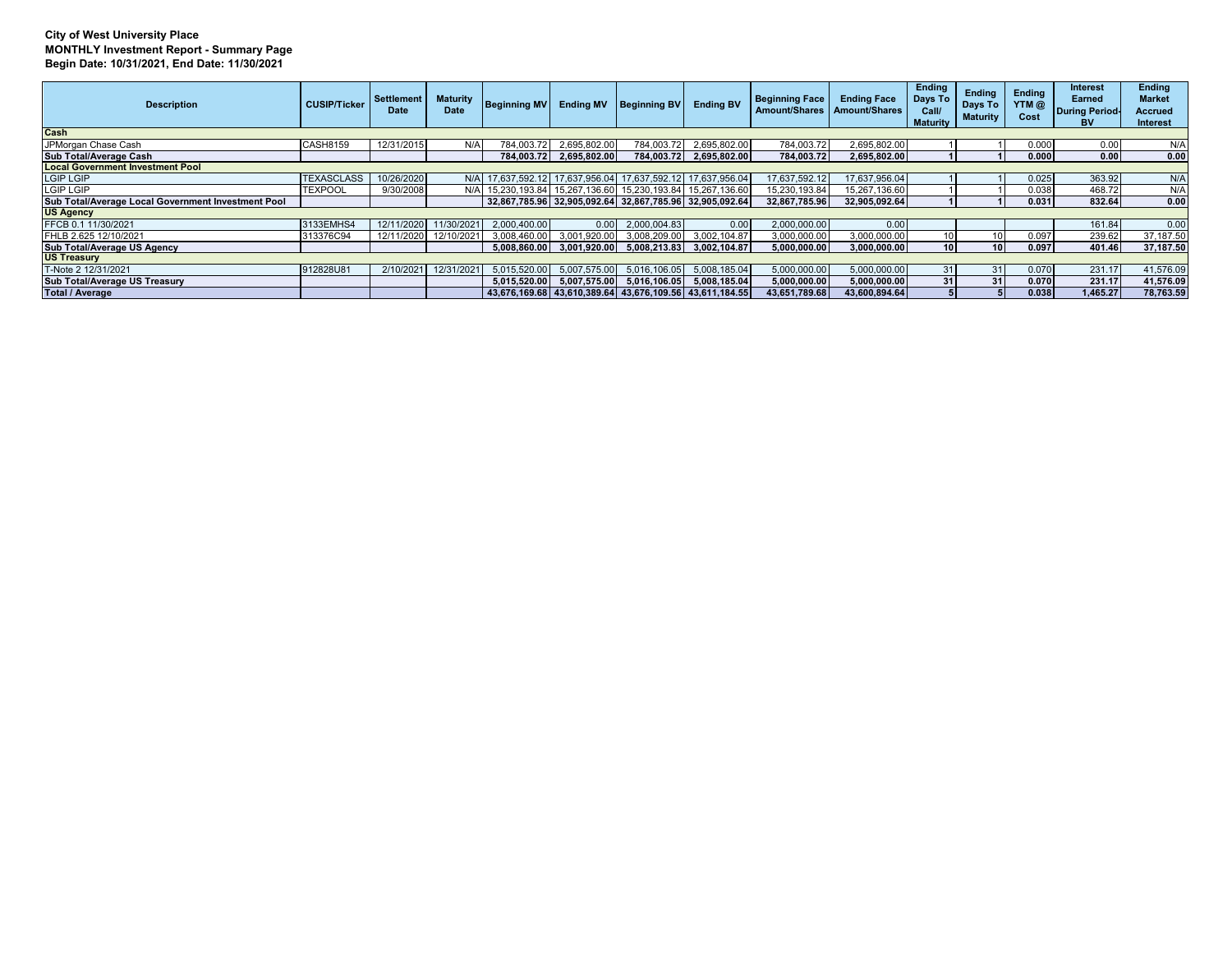# **City of West University Place 01 Monthly Investment Report - Part A Begin Date: 10/31/2021, End Date: 11/30/2021**

| <b>Description</b>                                 | CUSIP/Ticker      | <b>Beginning Face</b><br>Amount/<br><b>Shares</b> | <b>Ending Face</b><br>Amount/<br><b>Shares</b> | <b>Beginning MV</b> | <b>Ending MV</b> | <b>Beginning BV</b> | <b>Ending BV</b> | <b>Beginning</b><br>YTM @ Cost | <b>Ending YTM</b><br>@ Cost | Ending<br><b>Market</b><br><b>Accrued</b><br>Interest | Interest/ | Interest<br>Earned<br>Dividends During Period-<br><b>BV</b> |
|----------------------------------------------------|-------------------|---------------------------------------------------|------------------------------------------------|---------------------|------------------|---------------------|------------------|--------------------------------|-----------------------------|-------------------------------------------------------|-----------|-------------------------------------------------------------|
| Cash                                               |                   |                                                   |                                                |                     |                  |                     |                  |                                |                             |                                                       |           |                                                             |
| JPMorgan Chase Cash                                | CASH8159          | 784.003.72                                        | 2,695,802.00                                   | 784,003.72          | 2,695,802.00     | 784,003.72          | 2,695,802.00     | 0.000                          | 0.000                       | N/A                                                   | 0.00      | 0.00                                                        |
| Sub Total/Average Cash                             |                   | 784.003.72                                        | 2.695.802.00                                   | 784.003.72          | 2.695.802.00     | 784.003.72          | 2.695.802.00     | 0.000                          | 0.000                       | 0.00                                                  | 0.00      | 0.00                                                        |
| <b>Local Government Investment Pool</b>            |                   |                                                   |                                                |                     |                  |                     |                  |                                |                             |                                                       |           |                                                             |
| <b>LGIP LGIP</b>                                   | <b>TEXASCLASS</b> | 17,637,592.12                                     | 17,637,956.04                                  | 17,637,592.12       | 17,637,956.04    | 17.637.592.12       | 17,637,956.04    | 0.028                          | $0.025$ N/A                 |                                                       | 363.92    | 363.92                                                      |
| LGIP LGIP                                          | <b>TEXPOOL</b>    | 15,230,193.84                                     | 15,267,136.60                                  | 15,230,193.84       | 15,267,136.60    | 15.230.193.84       | 15,267,136.60    | 0.035                          | 0.038 N/A                   |                                                       | 468.72    | 468.72                                                      |
| Sub Total/Average Local Government Investment Pool |                   | 32,867,785.96                                     | 32.905.092.64                                  | 32,867,785.96       | 32,905,092.64    | 32.867.785.96       | 32.905.092.64    | 0.032                          | 0.031                       | 0.00                                                  | 832.64    | 832.64                                                      |
| <b>US Agency</b>                                   |                   |                                                   |                                                |                     |                  |                     |                  |                                |                             |                                                       |           |                                                             |
| FFCB 0.1 11/30/2021                                | 3133EMHS4         | 2.000.000.00                                      | 0.00                                           | 2,000,400.00        | 0.00             | 2,000,004.83        | 0.00             | 0.097                          |                             | 0.00                                                  | ,000.00   | 161.84                                                      |
| FHLB 2.625 12/10/2021                              | 313376C94         | 3,000,000.00                                      | 3,000,000.00                                   | 3,008,460.00        | 3,001,920.00     | 3,008,209.00        | 3,002,104.87     | 0.097                          | 0.097                       | 37,187.50                                             | 0.00      | 239.62                                                      |
| Sub Total/Average US Agency                        |                   | 5.000.000.00                                      | 3.000.000.00                                   | 5.008.860.00        | 3.001.920.00     | 5.008.213.83        | 3.002.104.87     | 0.097                          | 0.097                       | 37.187.50                                             | 1.000.00  | 401.46                                                      |
| <b>US Treasury</b>                                 |                   |                                                   |                                                |                     |                  |                     |                  |                                |                             |                                                       |           |                                                             |
| T-Note 2 12/31/2021                                | 912828U81         | 5.000.000.00                                      | 5,000,000.00                                   | 5,015,520.00        | 5,007,575.00     | 5.016.106.05        | 5.008.185.04     | 0.070                          | 0.070                       | 41,576.09                                             | 0.00      | 231.17                                                      |
| Sub Total/Average US Treasury                      |                   | 5.000.000.00                                      | 5.000.000.00                                   | 5.015.520.00        | 5.007.575.00     | 5.016.106.05        | 5.008.185.04     | 0.070                          | 0.070                       | 41.576.09                                             | 0.00      | 231.17                                                      |
| <b>Total / Average</b>                             |                   | 43.651.789.68                                     | 43.600.894.64                                  | 43.676.169.68       | 43,610,389.64    | 43.676.109.56       | 43.611.184.55    | 0.043                          | 0.038                       | 78.763.59                                             | 1.832.64  | 1,465.27                                                    |